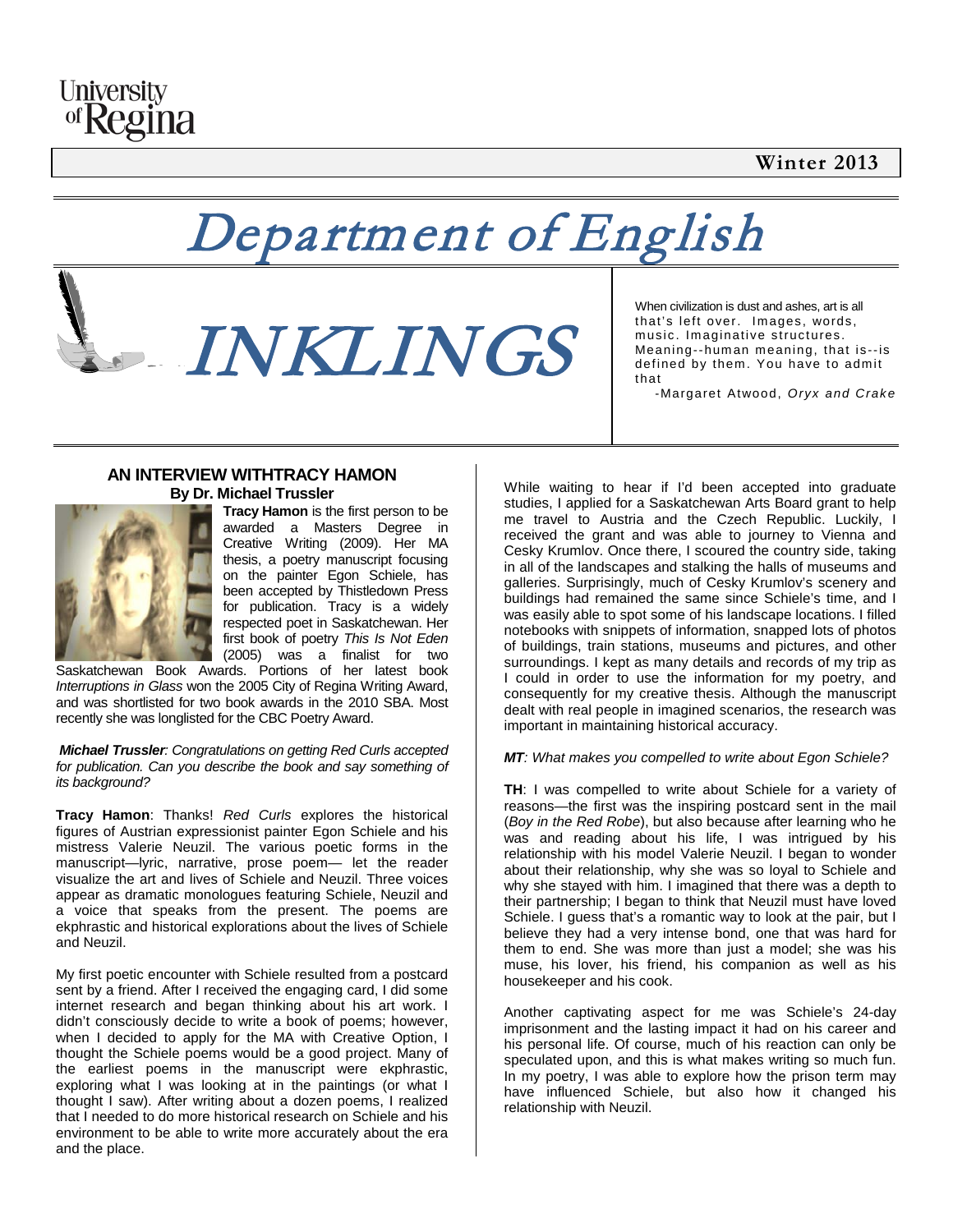Lastly, I spent many hours writing poems to try to figure out the "why" in the poems, trying to answer this in the manuscript. In my last revision of the manuscript after the defence, I realized that writing about Schiele and Neuzil as artist and muse was as much about writing about me as an artist and my relationship to my muse.

#### *MT: What do you think he would make of your book?*

**TH**: That's an interesting question. Schiele was rumoured to have a large ego, so perhaps he would enjoy the extra attention. I would like to think that because Schiele lived the life of the artist, he would understand my poetry. I hope he would like the poems, but perhaps that's just my ego.

As much as I've researched facts and historical situations within the poems, I also made things up. For the most part, most of Valerie's character is fictionalized, as there was little information about her other than what is known about her time spent with Schiele. I believe he would realize that I'm only creating art from art. I think he would like that.

*MT: Can you offer any advice for young writers who are studying creative writing?*

**TH**: Not sure I can offer any practical advice as I feel I'm still learning the craft myself. I always try to keep reading other writers and I try to listen to what other writers have to say about their own craft. I try to keep writing whenever I can and to give my work plenty of time to breathe before editing. The more I write, the more I realize there's always something to learn about the craft of writing.

#### **CREATIVE WRITING PROGRAM**

The Department of English's Creative Writing M.A is a recently implemented program that has received a growing number of applications. It is a non-terminal degree (meaning that a student with this degree can proceed to a Ph.D.), and it supports a wonderful culture of student writing within the English department.

The department's creative writing faculty currently includes Kathleen Wall, Gerry Hill, Michael Trussler, Medrie Purdham and Jes Battis: novelists, short story writers, poets, anthologists and editors. Between them, faculty members have been recognized with a number of important awards, including high honours in the CBC's prestigious annual literary competition, multiple nominations and honours at the Saskatchewan Book Awards, a nomination for a Best Canadian Science Fiction award, a host of journal awards.

The English department is proud of its record of securing major Canadian writers to act as external examiners for the creative M.A. theses that have been completed to date. Our three graduates, Tracy Hamon, Kelly-Anne Riess and Cassidy McFadzean, have been examined by Anne Simpson, Dennis Cooley and Carmine Starnino respectively. The aim of the creative writing M.A. is to allow the student to produce a manuscript of publishable length—as Tracy did with the M.A. project leading to *Red Curls—*and the department considers the rigorous external adjudication of this manuscript to be an important step in its journey towards publication. Tracy Hamon and Kelly-Anne Riess have integrated their academic work into successful poetry careers, and Cassidy, with a growing number of journal publications, a chapbook, and a book-length thesis at the ready, is certainly poised to do the same.

#### **THE VALUE OF THE LIBERAL ARTS -Dr. Kathleen Wall**

Dr. Ken Coates, a Canada Research Chair in Regional Innovation at the Johnson-Shoyama Graduate School of Public Policy, spoke in a forum on the value of the liberal arts on January 10. While he admits that the liberal arts are not highly valued by a generation that focuses on jobs, he also believes that there is much we can do to change this situation.

As the moderator, I began the session by observing that we are at a difficult historical moment. Government and institutions around the world—from the European Union to the University of Saskatchewan—have recognized that we cannot continue to borrow against our future and operate with heavy debt loads. In such moments, when resources become scarce, the conversation about what we value, what is of crucial importance to us becomes quite passionate. That conversation is made more complicated by the social media, which allows us to hear a wonderful yet baffling variety of voices.

In light of this historical context, let me drop two facts. On the one hand, between 1990 and the present, the number of liberal arts colleges in the United States has decreased 39%. This was likened, in *The Globe and Mail* to a loss of biodiversity: we have fewer ways of framing the questions, much less searching out the answers to the issues that face us.

On the other hand, in the Collegiate Learning Assessment, according to Michael Berubé, the current president of the Modern Language Association, students showed improvement in critical thinking, complex reasoning, and writing skills over their first two years of university if they were required to read at least 40 pages a week and write at least 20 pages in a semester. It would surprise most of us to learn that, liberal arts majors scored significantly better than other students. (I'll leave it to you to guess which students' skills hadn't budged at all.)

On the third hand—which makes me a Martian, but that's something you've long suspected—Nobel Prize-winning long suspected—Nobel Prize-winning psychologist Daniel Kahnemann talks about the fact that we simplify a very complex world in order to cope with it, coming to quick conclusions or drawing rapid assumptions, often based on little evidence. On a day-to-day basis, this system works well for us. But this approach does not serve our own best interests when we are attempting to find solutions to complex problems. This is one of the virtues of a liberal arts education and of Faculties of Arts, Science, and Fine Arts: together we can, by listening and learning from one another, find reasonable solutions to the challenges we face at a difficult historical moment.

At the end of his presentation (which you can find online), I described Coates's presentation as a very scary pep talk. He was very eloquent about the various ways the liberal arts are crucial for a healthy culture. One of the most meaningful moments came when Dr. Coates asked us to take part in a thought experiment. "Take a piece of paper and write down the ten things that worry you at night before you go to bed. Turn it over and write down the ten things that give you joy or pleasure. Now cross anything off either list that isn't illuminated or created by the liberal arts." And of course, there's that "aha" moment, for most of us when we realize that there isn't anything on those lists that we are inclined to cross off.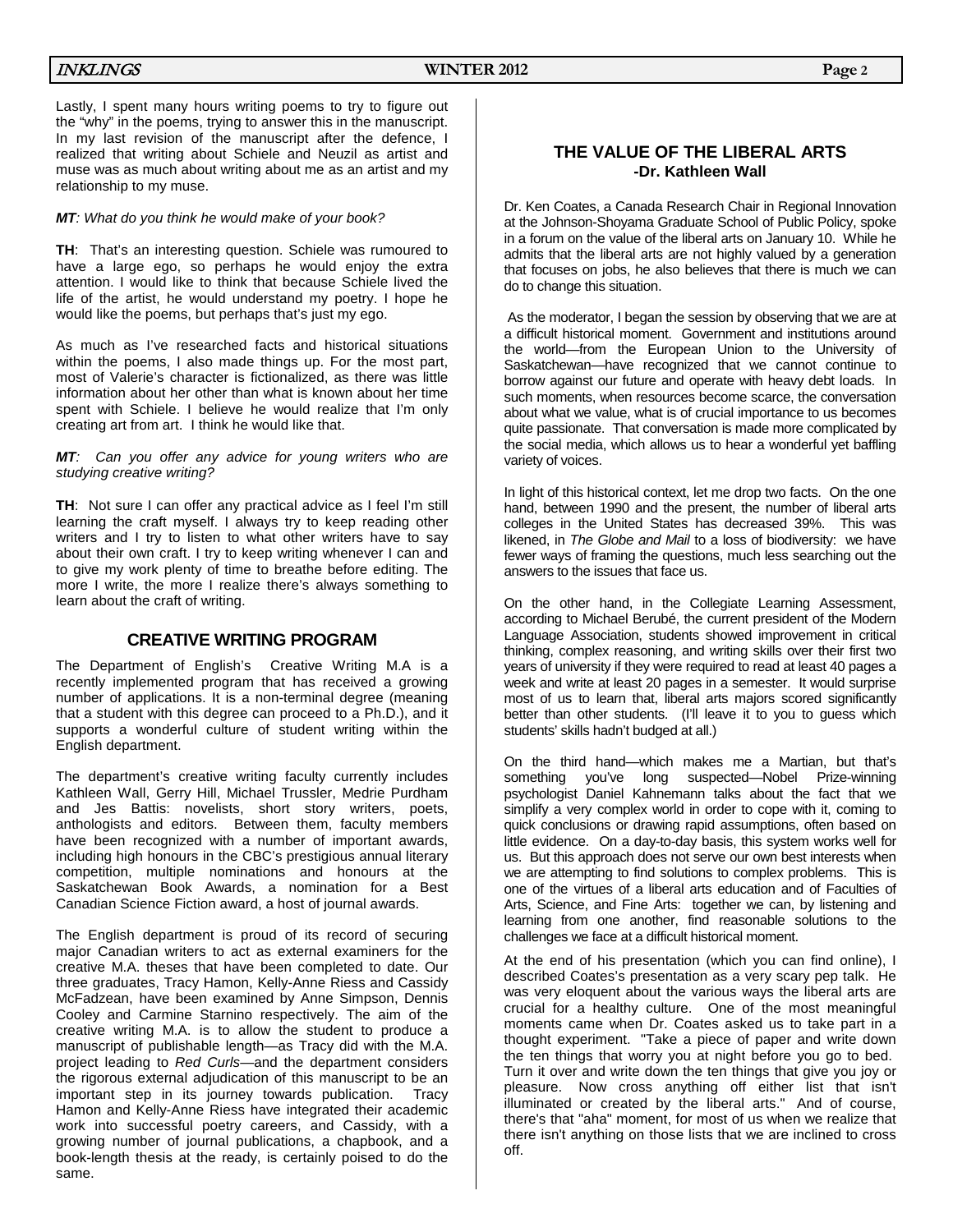He's clear about the challenges we face. "Arts" is now considered a default degree. Moreover, students go to university for different reasons than they used to. Where once we were curious about the world and perhaps sought to find ways to change it, students now get a degree to make money. He was also rather blunt about the qualities of those students, observing that they lack curiosity and discipline and that their reading and writing skills are not up to par. He even went so far as to suggest that we take in 25% more students than we should, although the top 25% of our students continues to be excellent.

He also made some provocative and useful suggestions about what we need to do. First, we need to stop being on the defensive about the "use" of the liberal arts and be more secure about the value we know inheres in our areas of discipline. Rather than trying to protect the academy, he suggests we should be willing to change the academy, particularly with interdisciplinary areas of study. We should *own* the study of contemporary media since it involves language, culture, human psychology, and the way groups interact. He suggests we need to build two bridges, one with high schools, a second with employers. He thinks we need to be honest about the fact that studying the humanities and the social sciences is *difficult*. We need to learn to speak outside the academy, and perhaps even shift the focus of our scholarship outwards. But above all, he believes we must remember, every day, in our bones, that at the current historical moment all the insight and creativity of the liberal education is crucial if we are to get through this challenging time.

$$
\sim\!\!\!\!\sim\!\!\!\sim
$$

#### **ORLENE MURAD ACADEMIC DISCUSSIONS -Bev Montague**

Dr. Kathleen Wall opened the 2012/2013 OMAD series in early November with a paper entitled "'I meant *nothing* by the lighthouse': Virginia Woolf, Roger Fry, and the Aesthetics of Uncertainty." This presentation was followed later that month by Dr. Susan Johnston's talk, intended to mark the Dickens bicentenary, "'A Judgment Come upon Him': Atonement and Incarnation in Charles Dickens' *A Christmas Carol*."

The three talks given during the winter semester introduced some new voices to this series, beginning with Melanie Schnell in Feburary. In her talk, "Giving Life to the 'Voices,'" Melanie recounted some of her experiences in South Sudan, the setting of *While the Sun is Above Us,* her first novel. The following month Jason Demers presented a paper entitled "Building a Prison-Information Complex: Writing from the Inside Out." Jeet Heer from the Department of History will be giving the last talk of the semester,"John Updike: The Writer as Cartoonist Manque," in April.

#### **TRASH TALKING 2013 -Dr. Marcel DeCoste**

March  $8<sup>th</sup>$  and  $9<sup>th</sup>$  saw the successful staging of the English Students Association's fifth annual *Trash Talking Conference* on New Directions in Popular Culture and Creative Writing. Having received more submissions than ever before, the conference organizers were forced to vet rather selectively and were able to craft an impressively strong programme featuring work by fifteen different student presenters in five different panels. Topics covered by interpretive papers ranged from the cinematic adaptation of Joyce's "The Dead" to the gender politics of Nintendo's *Legend of Zelda* series. In addition, the conference featured a panel devoted exclusively to student fiction and verse. This year's keynote speaker, University of Winnipeg's Dr. Candida Rifkind, delivered an illuminating survey of graphic-novel life-writing in her lecture, "Live in Little Boxes: The Unstable Subjects of Graphic Biography."

Drawn from three provinces and five different campuses, conference presenters joined other attendees at a Friday night feast of BBQ and open-mike poetry and short fiction performance hosted by Tony Roma's. Saturday night, the University Club provided the conference's traditional concluding banquet. Sessions and events were well attended throughout, and conference organizers would like to thank all those who supported the conference by attending, volunteering, vetting, chairing sessions, and the like. Special thanks, for moral and monetary support, are owed the Department of English, the Faculty of Arts, the Humanities Research Institute, and the President's Conference Fund.

#### **UNDERGRADUATE AWARDS**

The following Undergraduate students have won scholarships:

**Samantha Storey**, L.G. Crossman Scholarship;

**Lara Stoudt**, Dorothy and Leon Goldman Award in English;

**Jessica Feist** and **Jamie Wallace**, the Torville Honours Scholarships. In addition,

**Jessica Feist** is the inaugural recipient of the Ken Mitchell Scholarship in Creative Writing.

**Haley Bolen,** Leslie A. Dybvig Scholarship

**Sonia Stanger,** Dr. Wilma Ebbit Memorial

**Mitchell Wolfmueller,** Sadie and Norman Ratner Prize **Nathan Mader,** Orlene Murad Prize

#### **Warmest congratulations to all of these awardwinning students!**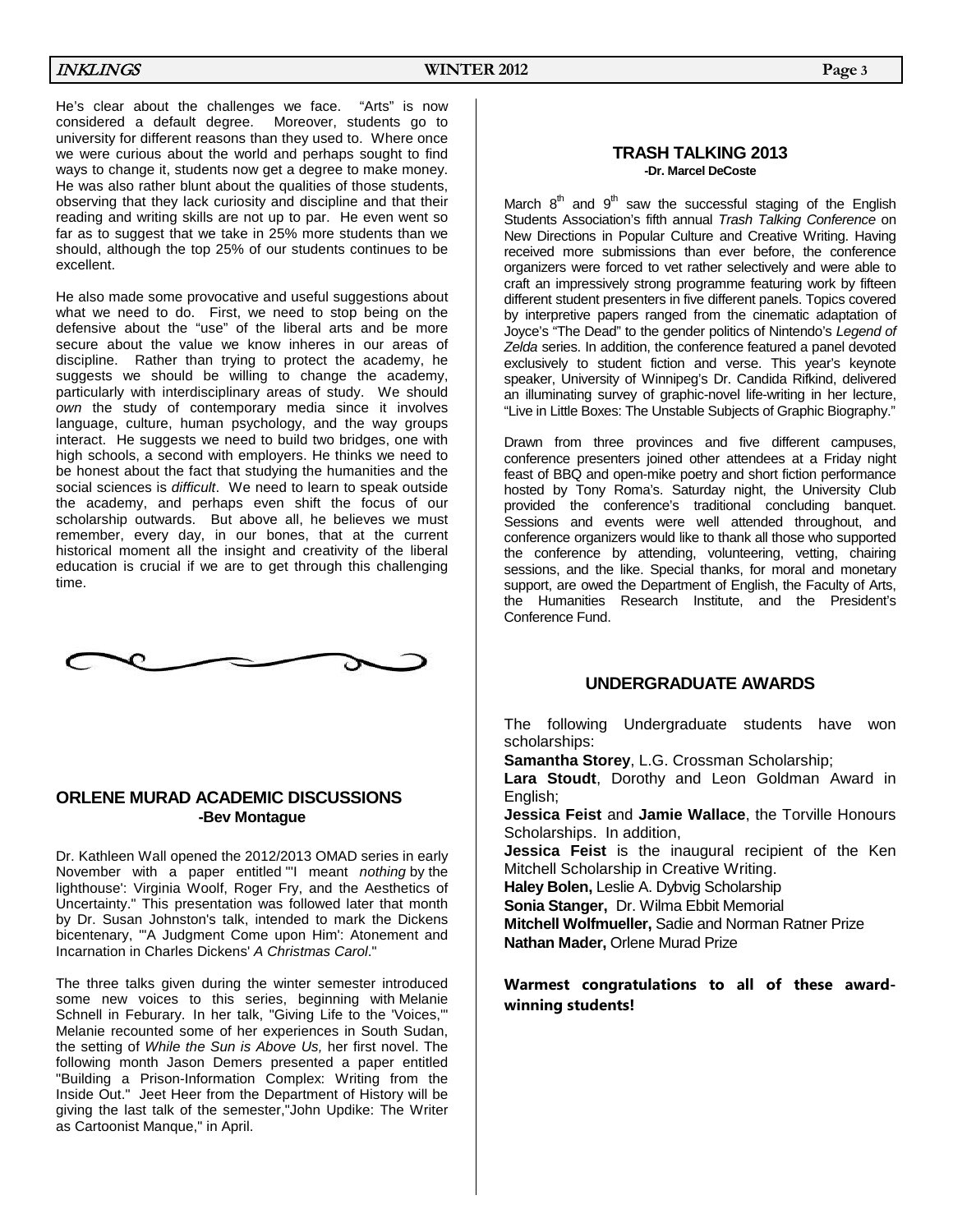#### **WELCOME TO THE DEPARTMENT OF ENGLISH**



Facing the elevator on the third floor of the Administration/Humanities building, home of the Department of English, the bulletin board, thanks to the efforts of our Faculty Assistant, Danielle Myers, now features an interesting display of photos and bios of all of our department members. From enthusiasts of Northrup Frye to J.K. Rowling, scholars of Cannibal literature to Science Fiction, lovers of horses and cats, you're likely to be surprised to learn about the work and interests of the people you thought you knew!

#### **NEWS OF FACULTY**

**Jes Battis**'s latest novel *Bleeding Out*, the fifth in his popular OSI (Occult Special Investigations) series, was published by Ace Books (New York) in May 2012. Jes was invited to Saskatoon as our representative for the annual **U of R/U of S Exchange**, where he presented a paper, '"'Tis No Crime to be Bashful': Anxiety and the Autistic Spectrum from Margaret Cavendish to *The Big Bang Theory*" on Friday March 15.

**Brenda Beckman-Long**, PhD, has received a tenure-track appointment as a professor of English and Canadian literature at Briercrest Bible College and Seminary. She has taught English in the Department of English and Luther College at the University of Regina and at the Canadian Bible College.

**Marcel DeCoste** recently saw his essay "'(AND YOU GET FAR TOO MUCH PUBLICITY ALREADY WHOEVER YOU ARE)': Gossip, Celebrity, and Modernist Authorship in Evelyn Waugh's *Vile Bodies*" appear in the pages of *Papers on Language and Literature* 49.1 (Winter 2013): 3-36. He will also be presenting a paper entitled "'Properly Suzerain of the Earth': Atavistic Enlightenment and the Frontiers of Un-Making in Cormac McCarthy's *Blood Meridian*" as part of the "Everything Religious Studies" lecture series on April 5th.

**Gerry Hill** published two books in 2012: a poetry chapbook *Streetpieces* published by Alfred Gustav Press in Vancouver, and *Hillsdale, a Map*, which is an annotated map, was published by Paper Birch Design.

**Jean Hillabold,** In February 2013, Lethe Press of New Jersey published *The Flight of the Black Swan: A Bawdy Novella* by "Jean Roberta" (Jean Hillabold, Instructor). This book in

fourteen chapters plus a postscript takes Emily, a child character in *A High Wind in Jamaica* by Richard Hughes (first published in 1929), to adulthood in Victorian England and a grownup adventure on the high seas with a crew of gay-male refugees from Her Majesty's Navy.

**Susan Johnston** has recently published "Grief poignant as joy: Dyscatastrophe and Eucatastrophe in *A Song of Fire and Ice"* in *Mythlore* 31.1/2 (2012): 133-54 as well as "Remastering the art of French cooking: Adaptation, Anamnesis and Authenticity in *Julie & Julia*" in *Journal of Adaptation in Film & Performance* 5.3 (2012): 263-82. In addition, she presented an OMAD to the Department of English on the occasion of the Dickens Bicentenary, entitled "'A judgment come upon him': Atonement and Incarnation in Charles Dickens' *A Christmas Carol*" on November 23, 2012. Her most recent work on George R.R. Martin, "'Cripples and bastards and broken things': *A Song of Ice and Fire* and the Limits of the Human," was presented at the Southwest and Texas meeting of the Popular Culture Association of America in February, 2013.

**Cindy MacKenzie's** chapter, "Dickinson's Letters Archive" will appear in the forthcoming *Emily Dickinson in Context* this June (Ed. Eliza Richards, Cambridge University Press, 2013). She has been invited to present a paper at the 2013 annual International Emily Dickinson conference in Washington, DC, as well as to participate along with other distinguished scholars in a panel entitled "A Barefoot Citizen': Anglo-American Marriage Laws and the Question of Citizenship in Emily Dickinson."

**Heather Meek's** article, "Medical Men, Women of Letters, and Treatments for Eighteenth-Century Hysteria," has been published in *Journal of Medical Humanities* (34.1 (March 2013): 1-14). Heather has accepted a position in the Department d'etudes anglaise at the Universite de Montreal.

**Medrie Purdham** published an article on Leonard Cohen in *Canadian Literature* and has an article on the life-long poems of bpNichol and Louis Dudek forthcoming in *Canadian Poetry: Studies, Documents, Reviews*. A poem of hers was reprinted and anthologized in *Best Canadian Poetry 2012*, and a suite of her poems is shortly to play on CBC radio's SoundXChange.

**Nicholas Ruddick** published a review-article, "Unheimlich Maneuvers" [of M. Beaumont's *The Spectre of Utopia* and S.J. James's *Maps of Utopia*] in *Science Fiction Studies* 40.1 (March 2013): pp. 157-62. Nick recently gave two invited public talks: "French Science Fiction Literature," in the Beyond the Book Lecture series, at the Archer Library, 25 October 2012; and "*Fahrenheit 451*: A Facilitated Book Discussion," a Freedom to Read Week Event, at Regina Public Library, 26 February 2013. He has been invited to give a series of lectures at China Jiliang University, Hangzhou, China, this coming October.

**Melanie Schnell**'s novel *While the Sun Is above Us* was published in April 2012 by Freehand Books (Calgary) to very positive reviews: [http://www.melanieschnell.com/#!media/reviews.](http://www.melanieschnell.com/#!media/reviews)  In a recent feature article in the *Leader Post,* Melanie described her experiences in Sudan, where the novel is set: [http://www.leaderpost.com/news/words+Melanie+Schnell+capture](http://www.leaderpost.com/news/words+Melanie+Schnell+captures+Sudanese+conflict+debut+novel/7827185/story.html) [s+Sudanese+conflict+debut+novel/7827185/story.html.](http://www.leaderpost.com/news/words+Melanie+Schnell+captures+Sudanese+conflict+debut+novel/7827185/story.html) *While the Sun Is above Us* has been nominated for four 2013 Saskatchewan Book Awards: Book of the Year, Fiction Award, First Book Award, and Regina Book Award. Since its publication, Melanie has been kept busy with readings, presentations, and leading fiction workshops. She'll be the Featured Author at the Great Big Book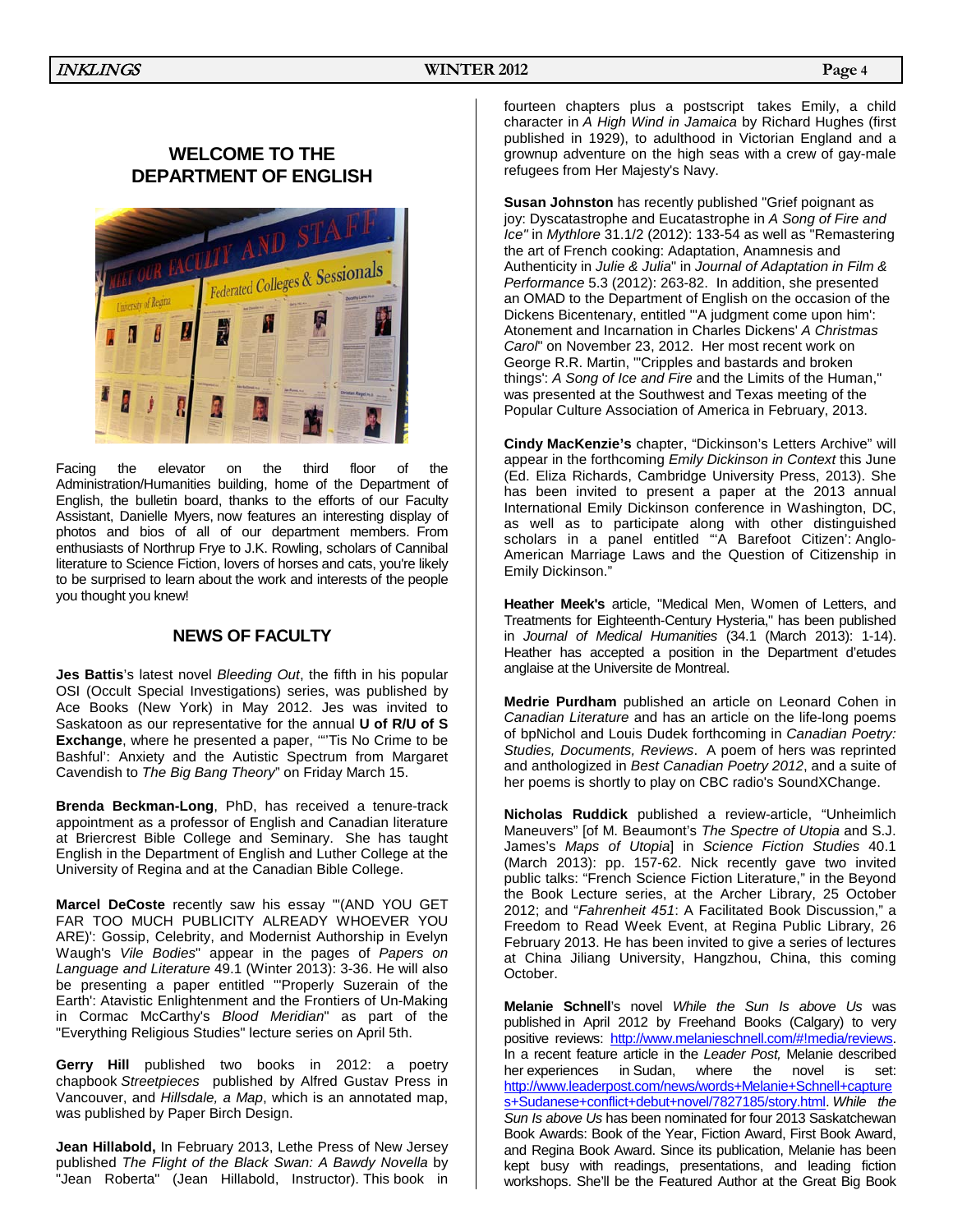Club Event in March 2013, a program put on by the Moose Jaw Festival of Words.

**Michael Trussler** presented "On Narrative Theory and the Short Story." Round Table discussion "What Short Story Theory and Narrative Theory Can—and Can't—Do for Each Other" with Susan Lohafer, Sue Lanser and James Phelan. *PMLA Conference*. Boston: January 6, 2013. Along with Michael Crummey, he gave a public reading at Campion College on February 12, 2013.

**Kathleen Wall** gave two conference papers last summer. At the Canadian Creative Writers and Writing Programs Conference at Humber College she presented "The Benefits of Heterogeneous Writing Classes," which looked at the pedagogical and philosophical benefits of having some students in our creative writing classes who are—for a whole host of reasons-not going to be creative writers. These students provide a reality check for our writers; at the same time, they take away with them a sense of the importance of creativity. That essay has now been accepted by Dr. Rishma Dunlop and Dr. Priscila Uppal, editors of one of the first Canadian books on creative writing pedagogy, to be published by McGill Queen's University press. At the Virginia Woolf conference in Saskatoon, Wall presented "Speaking Citizen to Citizen in a Time of War: Miss La Trobe's Use of Parabasis in her Historical Pageant," a paper on Woolf's final novel, *Between the Acts*, which queried the role of art during times of war. That paper has been accepted for the selected conference proceedings. Kathleen was elected Graduate chair beginning in June 2013.

#### **RETIRED FACULTY NEWS**

#### **RICHARD HARVEY RECEIVES GOVERNOR GENERAL'S AWARD**



Richard (Rick) Harvey received the Governor General's Caring Canadian Award on October 17, 2012. After teaching in the English Department for forty years, Rick retired in 2008. During that time he often taught drama from the 100 to the 800 level, and consistently did volunteer work with Regina Little Theatre (RLT). He has been an active member and volunteer with RLT for thirtyfour years, acting, directing, and designing sets—several of which won awards at provincial theatre festivals—as well as mentoring future set designers. The current RLT Board of Directors unanimously submitted his name for the Governor General's Caring Canadian Award.

Former Governor General of Canada, the Right Honourable Roméo LeBlanc, created the award in 1996 to thank the thousands of Canadian volunteers whose compassion and charitable efforts exemplify an important part of the Canadian character. Last October, the Regina ceremony for the Caring Canadian Award took place at Government House. Seventeen recipients received the award from His Excellency the Right

Honourable David Johnson Governor General of Canada and Her Honour the Honourable Vaughn Solomon Schofield Lieutenant Governor of Saskatchewan.

**Jeanne Shami** Following Jeanne's early retirement in June 2012, she accepted a two-term fellowship at All Souls College in Oxford. The Fellowship allowed her to continue work on three major academic projects – the *Donne Variorum Verse Letters* volume, the OUP *Donne Letters* project, and *Women and Sermons 1500- 1700* – and to begin work on a new project, a database of sermons in manuscript. This has been, initially, a pilot project in Oxford, but will extend to libraries in the UK, North America, and Europe as a group-sourced initiative. While in Oxford, Jeanne began locating and examining early modern sermons in manuscript not only in the Bodleian Library, but in the many College libraries as well, and uncovered several treasures (important sermons collections as yet unexplored by scholars, sermon notes by a woman [Sarah Savage] hitherto undiscussed by scholars) as well as to assist archivists and librarians in dating and identifying some artefacts. Jeanne also travelled to Bangor, Wales, Birmingham, and Canterbury to deliver papers on Donne's afterlife in the  $20<sup>th</sup>$  and 21<sup>st</sup> centuries. It was a busy and productive time, made all the more enjoyable by the fine weather and by her proximity to London where her daughter Julia Mitchell is completing a Ph.D In history at University College London.

Ken Mitchell While in Oxford, Ken did not limit himself to dinners at All Souls, despite the quality of the wine, but integrated himself into the local artistic community, particularly the world of folk clubs, open mic venues, and pubs. Ken became a regular performer at the famed Catweazle Club, bringing cowboy culture to Oxford to great acclaim at a number of venues, including the BookBinders Arms, the James Street Tavern, and the Bluebird Club. His performances were so successful that he was able to organize an entire evening – a Cowboy Chorale – drawing on local musicians and poets who wrote and performed original pieces for the event at the Isis Farmhouse, a pub on the Thames in Oxford frequented by young and old alike. Ken himself performed some of his best pieces and the evening was a huge success. From Oxford, Ken was also able to organize and run a workshop in Norwich linking performance and photography with photographer Justin Partyka, an artist who likes to photograph the flat and bleak places of the earth, and so was naturally drawn to Saskatchewan, and to its culture. Suffice it to say that both Jeanne and Ken are eager to return to Oxford to continue their work and to meet up again with new friends.

#### **NEWS OF GRADUATE STUDENTS -Troni Y. Grande, Graduate Chair**

#### **Jobs in English Session**

On March 14, eager honours and graduate students filled the third-floor Administration-Humanities lounge for a session on Jobs in English. The senior English students were treated to a delectable lunch and panel of talks from four English Department graduates who are now gainfully employed: **Stephen King** (M.A. 1997), who earned a PhD at the University of Alberta in 2002, and currently works at the U of R as Senior Researcher to the President; **Coby Stephenson** (B.A. Honours with Creative Writing; 2009), who has recently published her book of short stories, *Violet Quesnel*, and is an enthusiastic member of the UR Guarantee Team; and finally two 2010 B.A. (Honours) graduates: **Devin Pacholik**, Associate Editor of *Fine Lifestyle* Magazine; and **Amy Hunter**, Recruitment Manager at Luther College.

Besides regaling the audience with their accounts of how they found job satisfaction, the panelists gave inspiring tips for success. They also praised their English degrees for having given them so many skills to succeed, such as perseverance;